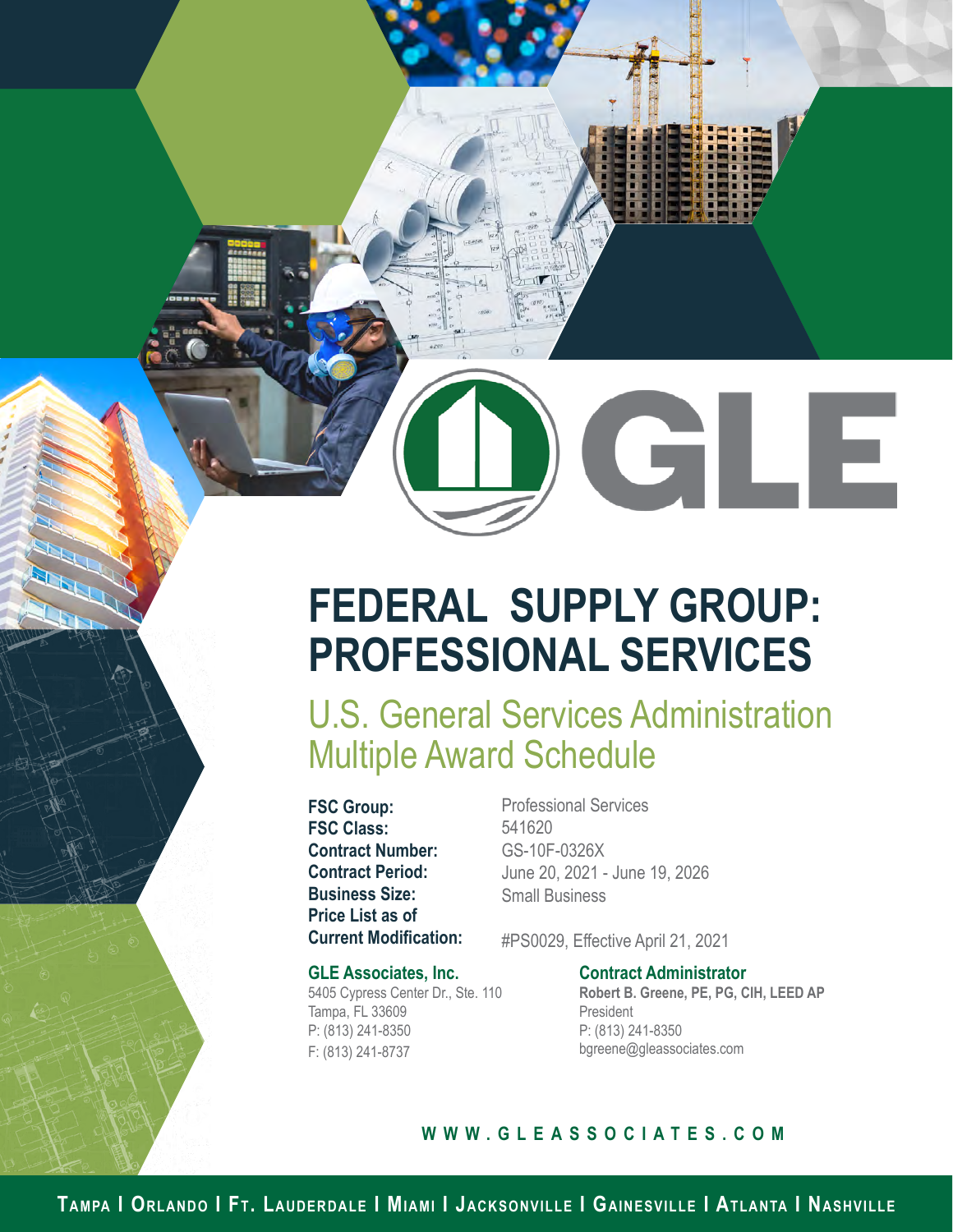## **TABLE OF CONTENTS**

| <b>Company Details</b>                        | 3  |
|-----------------------------------------------|----|
| <b>Executive &amp; Senior Management Team</b> | 4  |
| <b>Company Information</b>                    | 5  |
| <b>Government Hourly Rate Schedule</b>        |    |
| <b>Technical Capabilities</b>                 | 9  |
| <b>Federal Experience - Past Performance</b>  | 13 |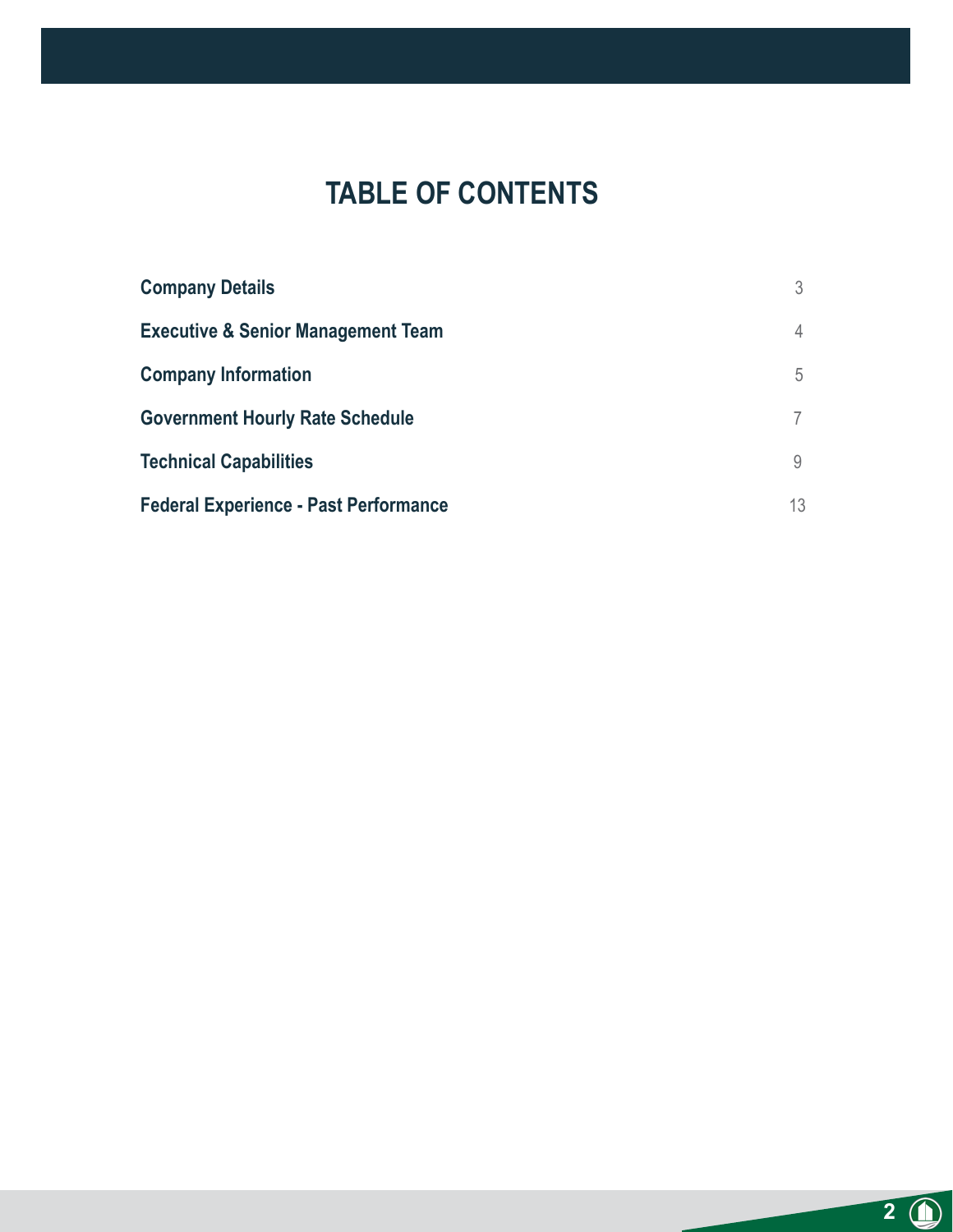#### **CONTRACTOR: GLE ASSOCIATES, INC.** The contraction of the company details of the company details



**Corporate Office** 5405 Cypress Center Dr, Suite 110 Tampa, FL 33609

**Orlando Office** 1155 S. Semoran Blvd., Suite 3-1111 Winter Park, FL 32792

**Gainesville Office** 2228 NW 40th Terrace, Suite C Gainesville, FL 32605

**Ft. Lauderdale Office** 1901 W. Cypress Creek Rd. Suite 415 Ft. Lauderdale, FL 33309

**Jacksonville Office** 8651 Baypine Road, Suite 115 Jacksonville, FL 32256

**Atlanta Office** 1100 Spring Street NW, Suite 820 Atlanta, GA 30309

**Nashville (Brentwood) Office** 5115 Maryland Way Brentwood, TN 37027

**DUNS - CAGE CODE**

UEI Number: QU9QE3HJN797 DUNS Number: 78-305-8480

CAGE CODE: OUE33

#### **NAICS CODES**

541620 Environmental Consulting Services 541620RC Environmental Consulting Services Recover 541310 Architectural Services 541330 Engineering Services

526910 Remediation Services 561210 Facilities Support Services 236210 Industrial Building Construction 236220 Commercial & Institutional Building Construction

#### **GSA CONTRACT DETAILS**

Contract No: 78-305-8480 Current Contract Period: Through June 19, 2026

#### **CONTRACT ADMINISTRATOR**

Robert B. Greene, PE, PG, CIH, LEED AP President bgreene@gleassociates.com P: (813) 241-8350 F: (813) 241-8737

#### **ADDITIONAL CONTACT**

Bradley G. Bowman, PMP, LEED AP Director of Strategic Development & Federal Programs bbowman@gleassociates.com P: (813) 241-8350 F: (813) 241-8737

**3**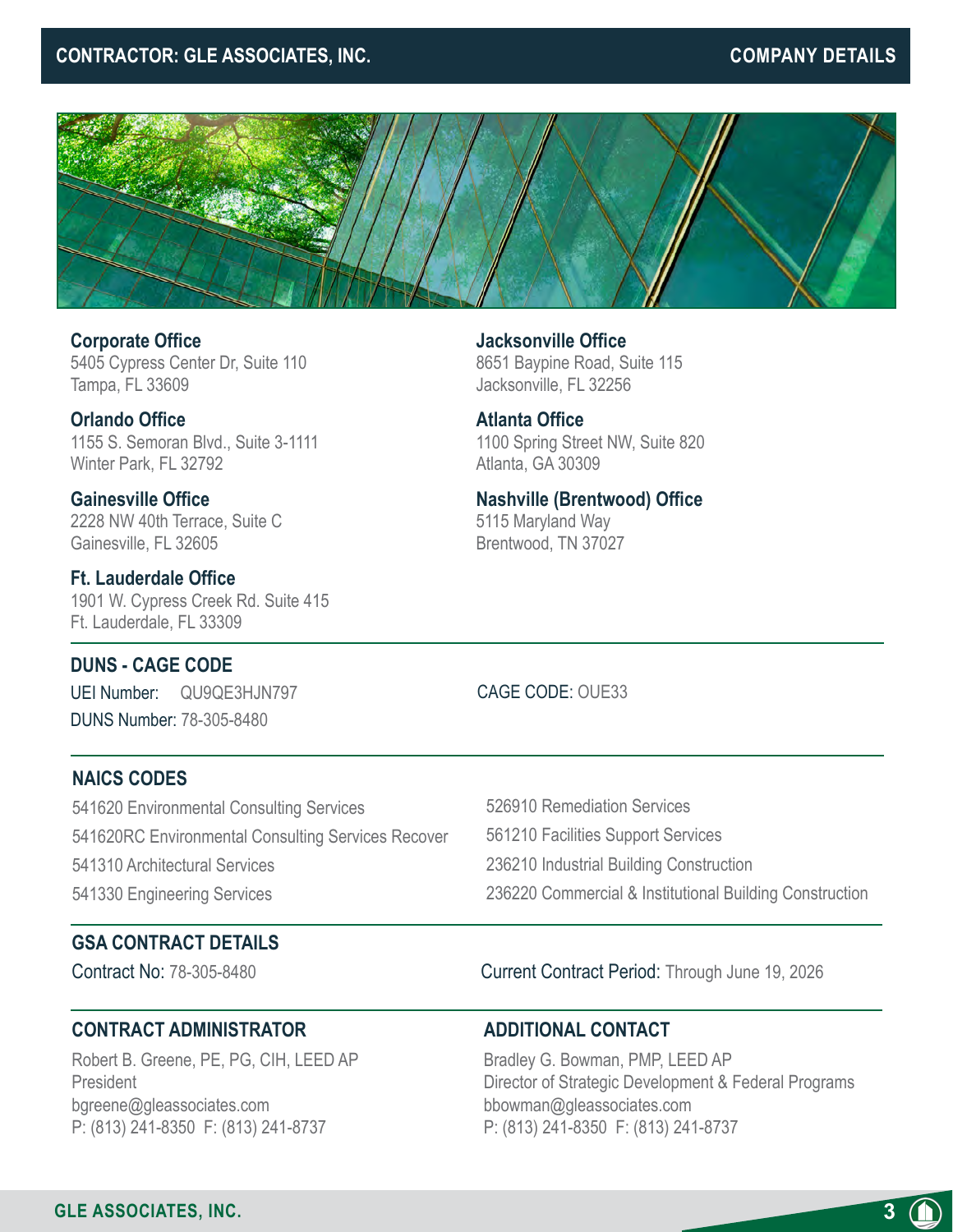Since 1989, GLE Associates has assisted our Federal clients by providing cost effective and timely solutions to complex environmental, industrial hygiene, building forensics and construction challenges. Our federal teams have demonstrated experience, technical expertise, and consistent excellence in project execution and delivery. GLE is classified as a small business under NAICS code 562910.

#### **PRESIDENT & PRINCIPAL-IN CHARGE** *Robert B. Greene, PE, PG, CIH, LEED AP*



Served in architecture, engineering, environmental consulting, and general construction arenas for 42 years. President of GLE since 1989. Managed numerous construction administration, consulting, and design projects for public and private sector clients throughout the United States. Served as expert witness for litigation involving environmental and construction issues.

#### **VICE PRESIDENT, DIR. OF SOUTH FLORIDA OPERATIONS** *John Simmons*

Over 36 years of experience. GLE's Director of South Florida



Operations. Manages the daily operations, client relations, business development,and contract negotiations. His experience in the environmental consulting services field includes a diverse background in facilities consulting, contracting, general construction, environmental remediation, and environmental compliance.

#### **DIRECTOR OF ATLANTA OPERATIONS** *Kerry Borders*

23 years of environmental due diligence experience.



Director of Atlanta Operations for GLE, ensures all projects within Branch operations have the appropriate level of resources, and each project is performed on time and within budget.

#### **PRINCIPAL CERTIFIED INDUSTRIAL HYGIENIST** *Michael Collins, CIH, CSP, CIEC*

23 years of experience in planning and managing complex



health, safety, industrial hygiene, and environmental projects and investigations.

## **VICE PRESIDENT, DIR. OF WEST FLORIDA OPERATIONS** *Edmund Smith, CHMM, CIEC*

With GLE for 24 years. Successfully performed and



managed a myriad of environmental, industrial hygiene, and construction projects for various private and public sector clients. Current responsibilities include oversight and management of West Florida Operations, comprised of a diverse group of architects, engineers, and environmental professionals.

#### **VICE PRESIDENT, DIR. OF NORTH FLORIDA OPERATIONS** *James Elliot, PE, LAC, LEED AP*

Directs GLE's North Florida Operations, consisting of



offices in Jacksonville, Gainesville and Orlando, Florida. More than has 27 years of experience directing and managing environmental, and facilities consulting projects.

#### **DIR. OF STRATEGIC DEVELOPMENT & FEDERAL PROGRAMS** *Bradley G. Bowman, PMP, LEED AP*

Executive Operations Leader with over 20 years of



demonstrated and diverse leadership experience. Has a proven track record of successful strategic and tactical leadership and proven BD experience within multidiscipline, full-service A/E, environmental, geo-technical and infrastructure consulting operations serving the Federal, Healthcare, Higher Education and Transportation markets.

#### **CONSTRUCTION CONSULTING SERVICES MANAGER**  *Jill Hanson*

Involved in numerous aspects of the construction industry



for 24 years. Experience at GLE initially involved serving as Project Administrator in GLE's Construction Services division. She later moved into the Building Assessment and Construction Consulting Division and now serves as department manager.

**GLE ASSOCIATES, INC.**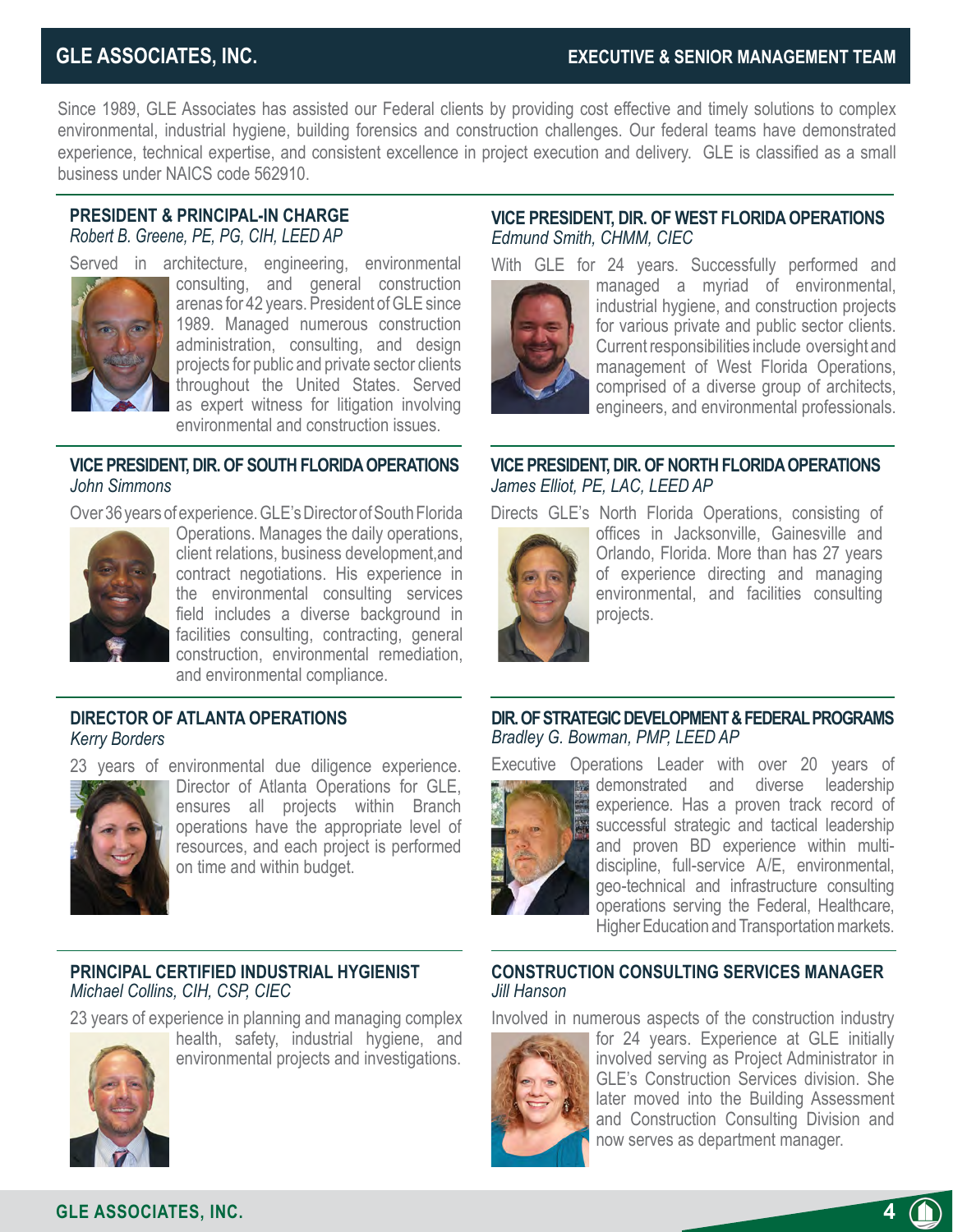| 1a.            | Table of awarded special item numbers (SIN's) with appropriate cross-reference to item descriptions and<br>awarded price(s).                                                                                                                                                                                                                                                                                                                                                                              |
|----------------|-----------------------------------------------------------------------------------------------------------------------------------------------------------------------------------------------------------------------------------------------------------------------------------------------------------------------------------------------------------------------------------------------------------------------------------------------------------------------------------------------------------|
|                | 541620 Environmental Consulting Services<br><b>OLM Order-Level Materials</b>                                                                                                                                                                                                                                                                                                                                                                                                                              |
| $1b$ .         | Identification of the lowest priced model number and lowest unit price for that model for each special item<br>number awarded in the contract. This price is the Government price based on a unit of one, exclusive of any<br>quantity/dollar volume, prompt payment, or any other concession affecting price. Those contracts that have<br>unit prices based on the geographic location of the customer, should show the range of the lowest price, and<br>the cite the areas to which the prices apply. |
|                | Not Applicable                                                                                                                                                                                                                                                                                                                                                                                                                                                                                            |
| 1c.            | If the contractor is proposing hourly rates, a description of all corresponding commercial job titles, experience,<br>functional responsibility, and education for those types of employees or subcontractors who will perform<br>services shall be provided/ If hourly rates are not applicable, indicate "Not Applicable" for this item.                                                                                                                                                                |
|                | See table 1                                                                                                                                                                                                                                                                                                                                                                                                                                                                                               |
| 2.             | Maximum Order:                                                                                                                                                                                                                                                                                                                                                                                                                                                                                            |
|                | \$1,000,000                                                                                                                                                                                                                                                                                                                                                                                                                                                                                               |
| 3.             | Minimum Order:                                                                                                                                                                                                                                                                                                                                                                                                                                                                                            |
|                | \$100                                                                                                                                                                                                                                                                                                                                                                                                                                                                                                     |
| 4.             | Geographic Coverage:                                                                                                                                                                                                                                                                                                                                                                                                                                                                                      |
|                | <b>Domestic</b>                                                                                                                                                                                                                                                                                                                                                                                                                                                                                           |
| 5.             | Point of Production:                                                                                                                                                                                                                                                                                                                                                                                                                                                                                      |
|                | Tampa, Hillsborough County, FL                                                                                                                                                                                                                                                                                                                                                                                                                                                                            |
| 6.             | Discount from list prices or statement of net price: Government Net Prices (Prices Shown are net discounts).<br>See Table 1.                                                                                                                                                                                                                                                                                                                                                                              |
| $\mathbf{7}$ . | <b>Quantity Discounts:</b>                                                                                                                                                                                                                                                                                                                                                                                                                                                                                |
|                | 0.00% individual task order < \$250K                                                                                                                                                                                                                                                                                                                                                                                                                                                                      |
|                | 0.25% individual task order > \$250K                                                                                                                                                                                                                                                                                                                                                                                                                                                                      |
|                | 0.50% individual task order > \$500K                                                                                                                                                                                                                                                                                                                                                                                                                                                                      |
| 8.             | $0.75\%$ individual task order $> $750K$                                                                                                                                                                                                                                                                                                                                                                                                                                                                  |
|                | Prompt Payment Terms. Information for Ordering Offices: Prompt payment terms cannot be negotiated out of<br>the contractual agreement in exchange for other concessions. Net 30 Days                                                                                                                                                                                                                                                                                                                      |
| 9.             | Foreign Items (List items by country of origin):                                                                                                                                                                                                                                                                                                                                                                                                                                                          |
|                | Not Applicable                                                                                                                                                                                                                                                                                                                                                                                                                                                                                            |
| 10a.           | Time of Delivery. (Contractor insert number of days.) Specified at the Task Order level.                                                                                                                                                                                                                                                                                                                                                                                                                  |
|                | To be negotiated with ordering agency on each task order                                                                                                                                                                                                                                                                                                                                                                                                                                                  |
| 10b.           | Expedited Delivery. Items available for expedited delivery are noted in this price list.                                                                                                                                                                                                                                                                                                                                                                                                                  |
|                | <b>Contact Contractor</b>                                                                                                                                                                                                                                                                                                                                                                                                                                                                                 |
| 10c.           | Overnight and 2-Day Delivery.                                                                                                                                                                                                                                                                                                                                                                                                                                                                             |
|                | <b>Contact Contractor</b>                                                                                                                                                                                                                                                                                                                                                                                                                                                                                 |
| 10d.           | Urgent Requirements.                                                                                                                                                                                                                                                                                                                                                                                                                                                                                      |
|                | <b>Contact Contractor</b>                                                                                                                                                                                                                                                                                                                                                                                                                                                                                 |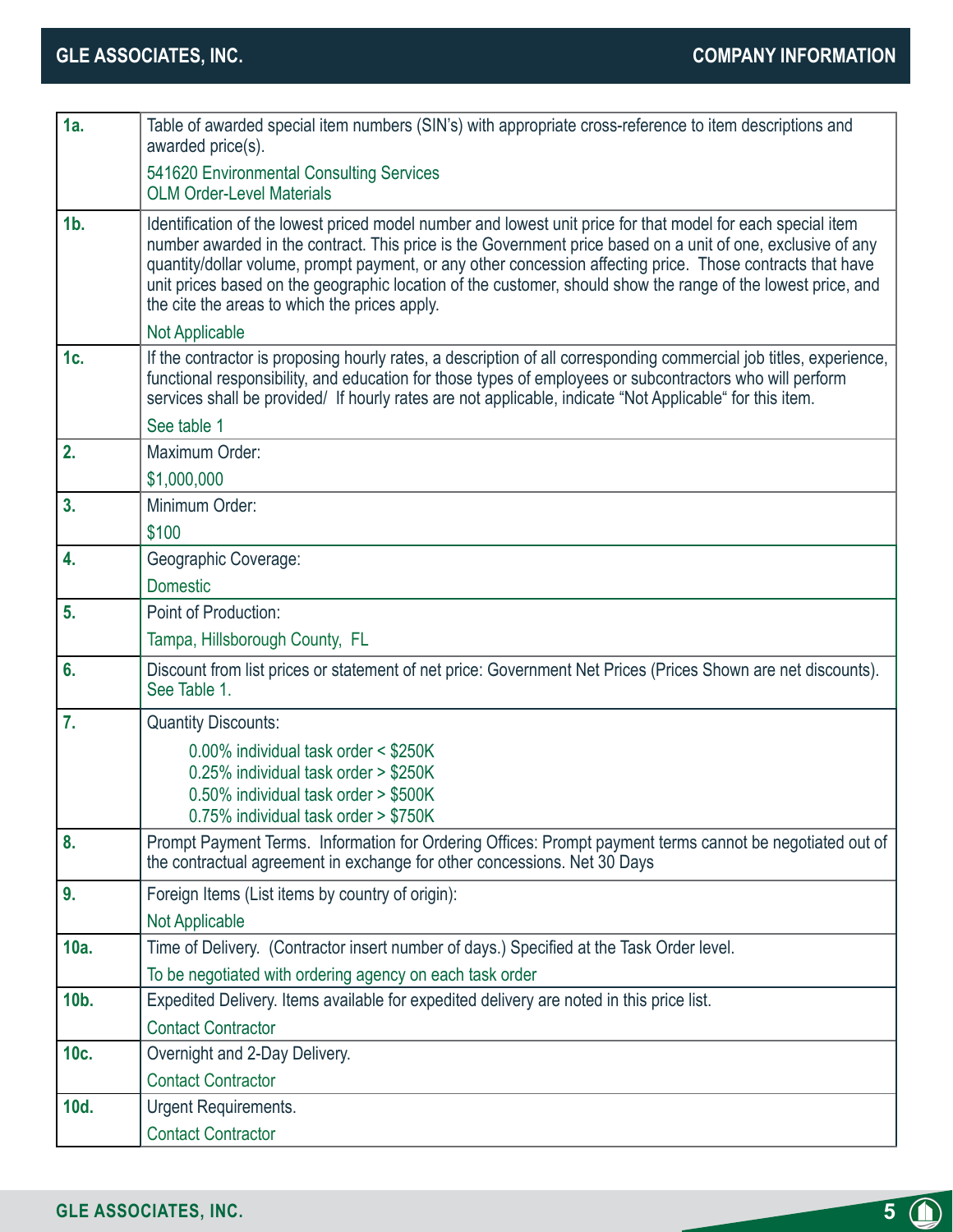### **CONTRACTOR: GLE ASSOCIATES, INC. COMPANY INFORMATION**

| 11.     | F.O.B. Point(s).                                                                                                                                                                                                                                                                                        |
|---------|---------------------------------------------------------------------------------------------------------------------------------------------------------------------------------------------------------------------------------------------------------------------------------------------------------|
|         | <b>Destination</b>                                                                                                                                                                                                                                                                                      |
| 12a.    | Ordering Address(es):                                                                                                                                                                                                                                                                                   |
|         | GLE Associates, Inc. Headquarters, 5405 Cypress Center Dr. Suite 110, Tampa, FL 33609                                                                                                                                                                                                                   |
| $12b$ . | Ordering Procedures: For suppliers and services, the ordering procedures, information on Blanket Purchase<br>Agreements (BPA's), are found in Federal Acquisition Regulation (FAR) 8.405-3                                                                                                              |
| 13.     | <b>Payment Address:</b>                                                                                                                                                                                                                                                                                 |
|         | GLE Associates, Inc. Headquarters, 5405 Cypress Center Dr. Suite 110, Tampa, FL 33609                                                                                                                                                                                                                   |
| 14.     | <b>Warranty Provision:</b>                                                                                                                                                                                                                                                                              |
|         | Contractor's standard commercial warranty                                                                                                                                                                                                                                                               |
| 15.     | Export Packaging Charges, If Applicable:                                                                                                                                                                                                                                                                |
|         | <b>Not Applicable</b>                                                                                                                                                                                                                                                                                   |
| 16.     | Terms and conditions of rental, maintenance, and repair (if applicable).                                                                                                                                                                                                                                |
|         | Not Applicable                                                                                                                                                                                                                                                                                          |
| 17.     | Terms and Conditions of installation (if applicable):                                                                                                                                                                                                                                                   |
|         | Not Applicable                                                                                                                                                                                                                                                                                          |
| 18a.    | Terms and Conditions of Repair Parts Indicating Date of Parts Price Lists and any Discounts from Price List:<br><b>Not Applicable</b>                                                                                                                                                                   |
| 18b.    | Terms and Conditions for Any Other Services (if applicable):                                                                                                                                                                                                                                            |
|         | <b>Not Applicable</b>                                                                                                                                                                                                                                                                                   |
| 19.     | List of Service and Distribution Points (if applicable):                                                                                                                                                                                                                                                |
|         | <b>Not Applicable</b>                                                                                                                                                                                                                                                                                   |
|         |                                                                                                                                                                                                                                                                                                         |
| 20.     | List of Participating Dealers (if applicable):                                                                                                                                                                                                                                                          |
|         | Not Applicable                                                                                                                                                                                                                                                                                          |
| 21.     | Preventive Maintenance: (if applicable):                                                                                                                                                                                                                                                                |
|         | <b>Not Applicable</b>                                                                                                                                                                                                                                                                                   |
| 22a.    | Special Attributes, such as Environmental Attributes (e.g. Recycled Content, Energy Efficiency, and/or<br>Reduced Pollutants):                                                                                                                                                                          |
|         | <b>Not Applicable</b>                                                                                                                                                                                                                                                                                   |
| 22b.    | If Applicable, indicate that Section 508 compliance information is available on Electronic and Information<br>Technology (EIT) supplies and services and show where full details can be found (e.g. contractor's website<br>or other location.) The EIT standards can be found at: www.Section508.gov/. |
|         | <b>Not Applicable</b>                                                                                                                                                                                                                                                                                   |
| 23.     | Data Universal Number System (DUNS) Number:                                                                                                                                                                                                                                                             |
|         | 783058480                                                                                                                                                                                                                                                                                               |
| 24.     | Notification regarding registration in System for Award Management (SAM) database.                                                                                                                                                                                                                      |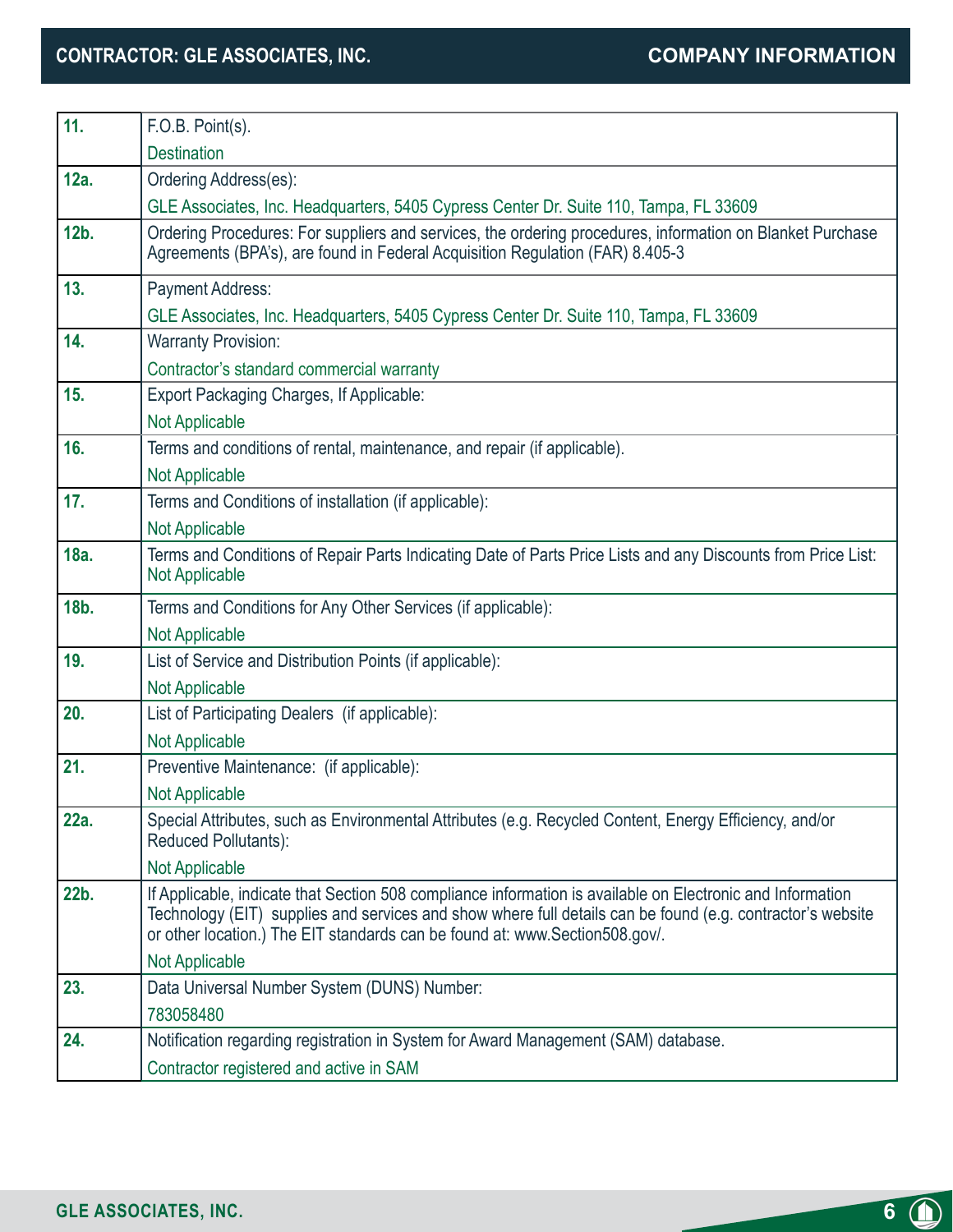**7**

GLE services contracted from the offerings in the GSA catalog can be delivered based on hourly rates or on a firm fixed price (FFP) order basis. The total price will be determined at the time of the order and will be based on the prices listed in Table 1 - Labor Category and Hourly Rates, below.

If the agency Contracting Officer chooses to purchase from the SINs listed on a labor hour (LH) time and materials (T&M) basis, the resultant task/delivery order shall specify the Not-to-exceed price, the labor, Categories proposed, and any Other Direct Costs (ODCs). Travel related costs will not be marked up. The rates listed in Table 1 - Labor Category and Hourly Rates will Apply to SINs 541620 and OLM.

| <b>SIN</b>       | <b>Labor Category</b>                                    | <b>Typical Minimum</b><br><b>Qualifications</b> | <b>Hourly</b><br><b>Rates</b> |
|------------------|----------------------------------------------------------|-------------------------------------------------|-------------------------------|
| 541620, 541620RC | Principal Architect (Registered/Licensed Architect)      | BA plus 15 yrs exp.                             | 164.58                        |
| 541620, 541620RC | Architect IV (Registered/Licensed Architect)             | BA plus 7 yrs exp.                              | 157.46                        |
| 541620, 541620RC | <b>Architect III</b>                                     | BA plus 7 yrs exp.                              | 124.69                        |
| 541620, 541620RC | <b>Architect II</b>                                      | BA plus 5 yrs exp.                              | 134.66                        |
| 541620, 541620RC | <b>Architect I</b>                                       | BA plus 0 yrs exp.                              | 99.75                         |
| 541620, 541620RC | Principal Engineer (Registered/Licensed Engineer)        | BA plus 15 yrs exp.                             | 164.58                        |
| 541620, 541620RC | Engineer IV (Registered/Licensed Engineer)               | BA plus 7 yrs exp.                              | 149.62                        |
| 541620, 541620RC | <b>Engineer III</b>                                      | BA plus 7 yrs exp.                              | 107.48                        |
| 541620, 541620RC | <b>Engineer II</b>                                       | BA plus 5 yrs exp.                              | 103.02                        |
| 541620, 541620RC | Engineer I                                               | BA plus 0 yrs exp.                              | 84.79                         |
| 541620, 541620RC | <b>CADD Designer</b>                                     | AA plus 5 yrs exp.                              | 99.75                         |
| 541620, 541620RC | <b>CADD Technician II</b>                                | AA plus 3 yrs exp.                              | 64.84                         |
| 541620, 541620RC | <b>CADD Technician I</b>                                 | High School, plus 0 yrs. exp.                   | 47.77                         |
| 541620, 541620RC | Principal Geologist (Registered/Licensed Geologist)      | BA plus 15 yrs exp.                             | 164.58                        |
| 541620, 541620RC | <b>Geologist IV (Registered/Licensed Geologist)</b>      | BA plus 7 yrs exp.                              | 129.67                        |
| 541620, 541620RC | Geologist III                                            | BA plus 7 yrs exp.                              | 109.72                        |
| 541620, 541620RC | Geologist II                                             | BA plus 5 yrs exp.                              | 92.56                         |
| 541620, 541620RC | Geologist I                                              | BA plus 0 yrs exp.                              | 74.81                         |
| 541620, 541620RC | Principal Certified Industrial Hygienist (Certified IH)  | BA plus 15 yrs exp.                             | 149.62                        |
| 541620, 541620RC | Industrial Hygienist IV (Certified Industrial Hygienist) | BA plus 7 yrs exp.                              | 124.69                        |
| 541620, 541620RC | Industrial Hygienist III                                 | BA plus 7 yrs exp.                              | 109.72                        |
| 541620, 541620RC | Industrial Hygienist II                                  | BA plus 5 yrs exp.                              | 84.79                         |
| 541620, 541620RC | Industrial Hygienist I                                   | AA plus 0 yrs exp.                              | 74.81                         |
| 541620, 541620RC | Administrative IV                                        | High School plus 7 yrs exp.                     | 84.79                         |
| 541620, 541620RC | <b>Administrative III</b>                                | High School plus 7 yrs exp.                     | 74.81                         |
| 541620, 541620RC | Administrative II                                        | High School plus 5 yrs exp.                     | 64.84                         |
| 541620, 541620RC | Administrative I                                         | High School plus 0 yrs exp.                     | 39.90                         |

#### **TABLE 1 - LABOR CATEGORY & HOURLY RATES**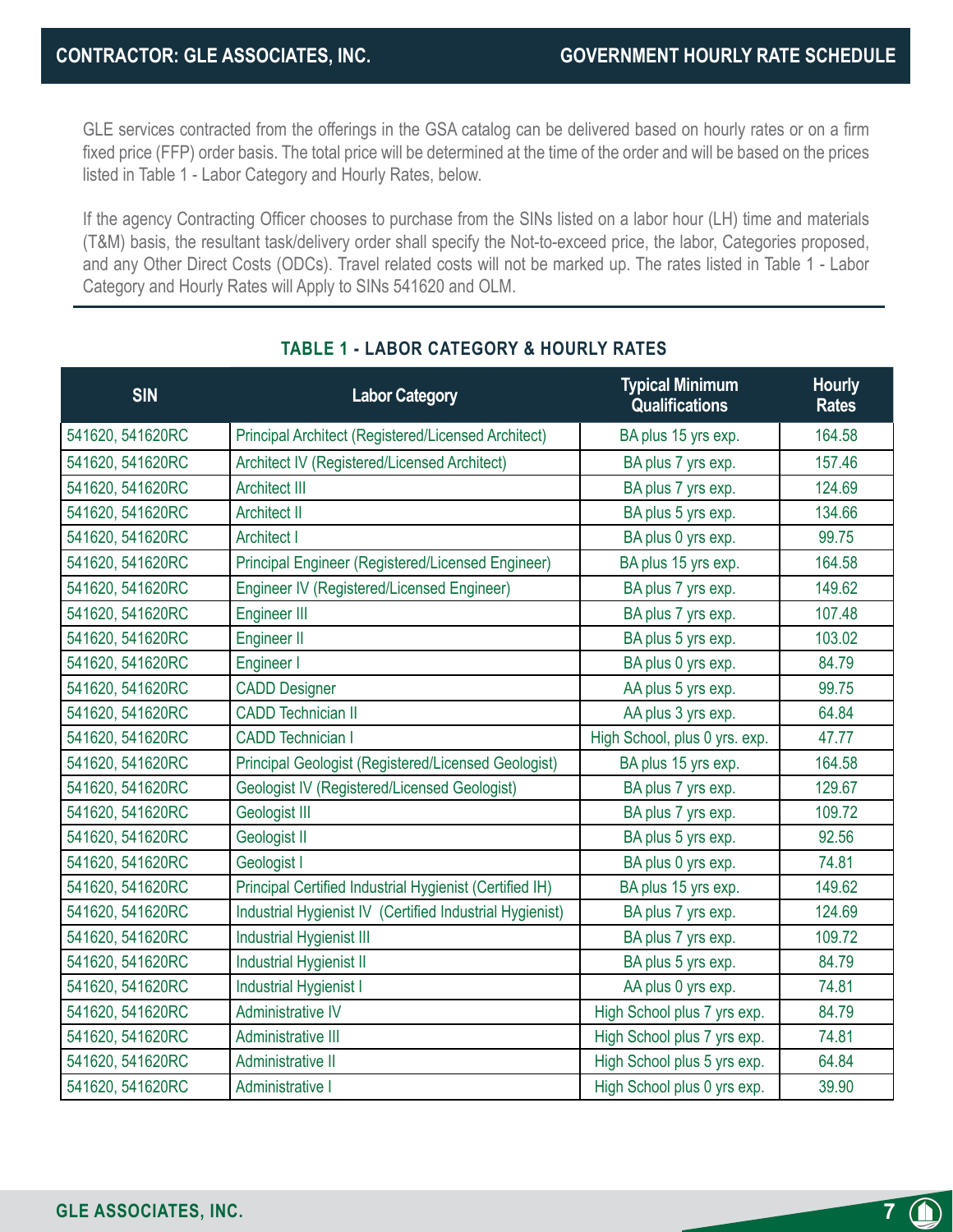| <b>Category/Fixed Price Service</b> | <b>SCLS Equivalent Code Title</b>         | <b>WD Number</b> |
|-------------------------------------|-------------------------------------------|------------------|
| <b>CADD Designer</b>                | 30064 - Drafter/CAD Operator              | 2015-4535        |
| <b>CADD</b> Technician II           | 30062 - Drafter/CAD Operator II           | 2015-4535        |
| <b>CADD Technician I</b>            | 30061 - Drafter/CAD Operator I            | 2015-4535        |
| Administrative IV                   | 01613 - Word Processor III                | 2015-4535        |
| Administrative III                  | 01612 - Word Processor II                 | 2015-4535        |
| Administrative II                   | 01611 - Word Processor I                  | 2015-4535        |
| Administrative I                    | 01460 - Switchboard Operator/Receptionist | 2015-4535        |

#### **TABLE 2 - SCA/SCLC MATRIX**

The Service Contract Labor Standards, formerly the Service Contract Act (SCA), apply to this contract and it includes SCLS applicable labor categories. Labor categories and fixed price services marked with a (\*\*) in this price list are based on the U.S. Department of Labor Wage Determination Number(s) identified in the SCLS/SCA matrix. The prices awarded are in line with the geographic scope of the contract (i.e., nationwide).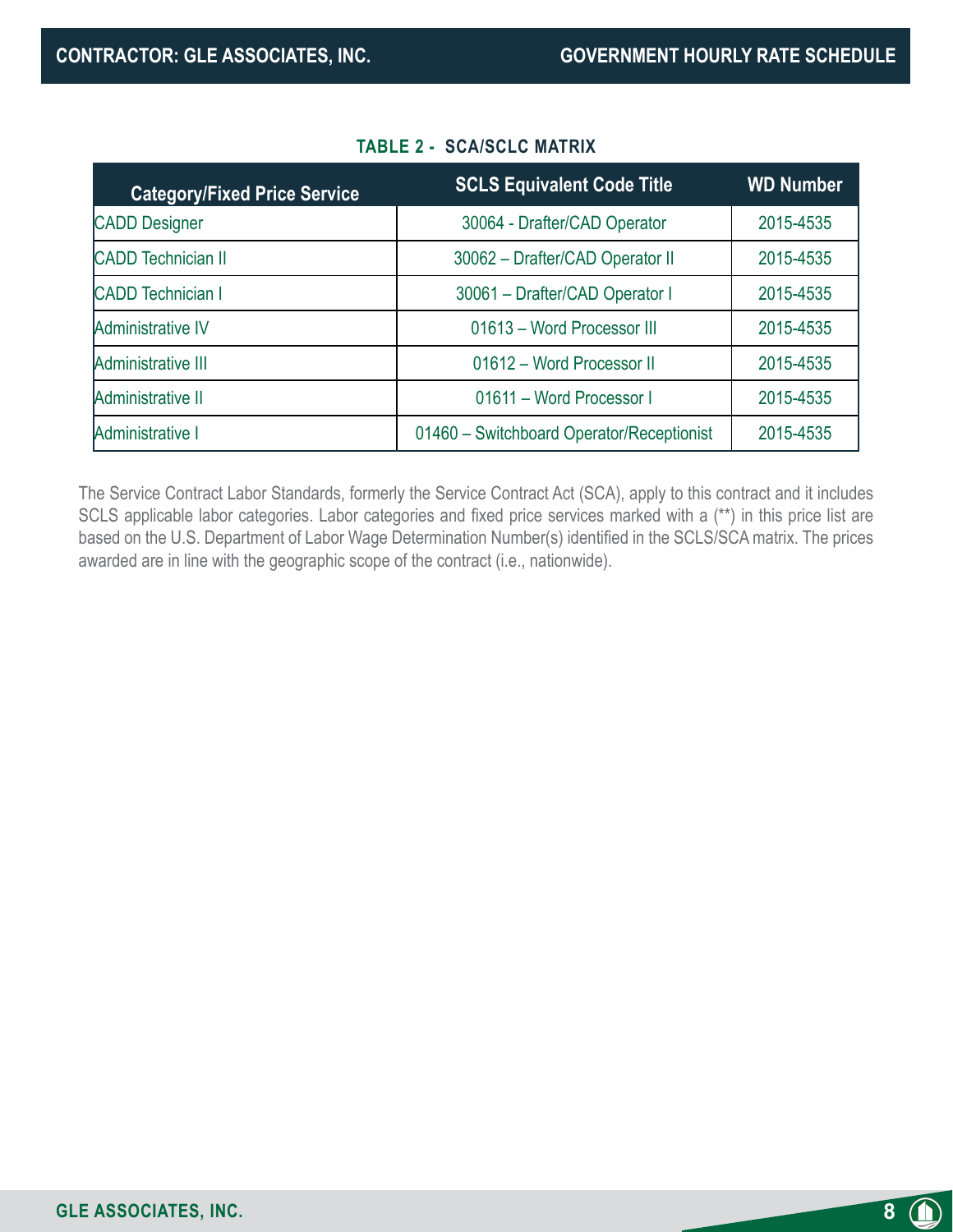#### **BACKGROUND**

Since 1989, thousands of clients have trusted GLE to guide them in the evaluation, design, and construction of environmental solutions for buildings and properties. Our extensive line of in-house services makes us an ideal partner in all environmental engineering and consulting projects.

A full-service environmental consulting, industrial hygiene, and construction consulting firm, GLE is licensed to provide environmental consulting services including asbestos and lead, environmental consulting, industrial hygiene and construction consulting services. GLE is highly experienced in performing environmental consulting in accordance with all EPA, OSHA, HUD, and applicable state regulations.

#### **MULTI-DISCIPLINARY SERVICES**

#### **ENVIRONMENTAL**

- Asbestos
- Lead-based Paint
- Mold
- Indoor Air Quality
- Radon
- Environmental Due Diligence Phase I & II Environmental Site Assessment (ESA)
- Water Intrusion
- Contamination Assessments
- Remediation Design & Remedial Action Plans
- Turnkey Remediation, Abatement, and Construction
- Operations and Maintenance
- Underground Storage Tank (UST) Closure & Removal
- CERCLA Site Assessment

#### **BUILDING FORENSICS**

- Building Envelope Assessments
- HVAC System Evaluations
- Repair/Remediation Plan Preparation
- Water Intrusion Investigation
- Structural Assessments
- Cost Estimates
- Mold and indoor Air Quality Forensics
- Thermal Imaging

#### **CONSTRUCTION CONSULTING**

- Capital Needs Assessments
- Plan and Cost Analysis
- Construction Monitoring
- Owner's Representative Services
- Condition of Building Components
- Necessity of Repair & Replacement
- **Estimated Repair Cost**
- Capital Reserve Analysis
- Handicap Accessibility Consulting/Assessments

#### **INDUSTRIAL HYGIENE**

- Industrial Hygiene Assessments
- Noise Surveys
- Occupational Health and Safety Training
- Workplace Air Monitoring Surveys
- Emergency Response and Health & Safety Plans
- Confined Spaces
- OSHA and Other Regulatory Compliance Assessments

**9**

- Hazardous Waste Site Monitoring
- **Respiratory Protection**
- Sick Building Syndrome (SBS) Investigations

#### **TECHNICAL CAPABILITIES**

Our extensive bench strength includes licensed professionals who perform asbestos hazard identification and assessment, lead-based paint (LBP) hazard identification and assessment, regulatory compliance, response actions, and asbestos and lead management. Our team also includes asbestos contractors, supervisors, designers, and consultants; lead inspectors, risk assessors, and project designers; Certified Industrial Hygienists (CIHs); registered architects; engineers; geologists; and EPA-accredited project monitors.

Our staff's extensive expertise and experience enables us to provide effective solutions to occupant safety, budgetary, time constraint, and public relations issues that are unique to the public sector. Our size and resources enable us to provide analysis of single-building elements or entire buildings and campuses as part of our services.

#### **GLE ASSOCIATES, INC.**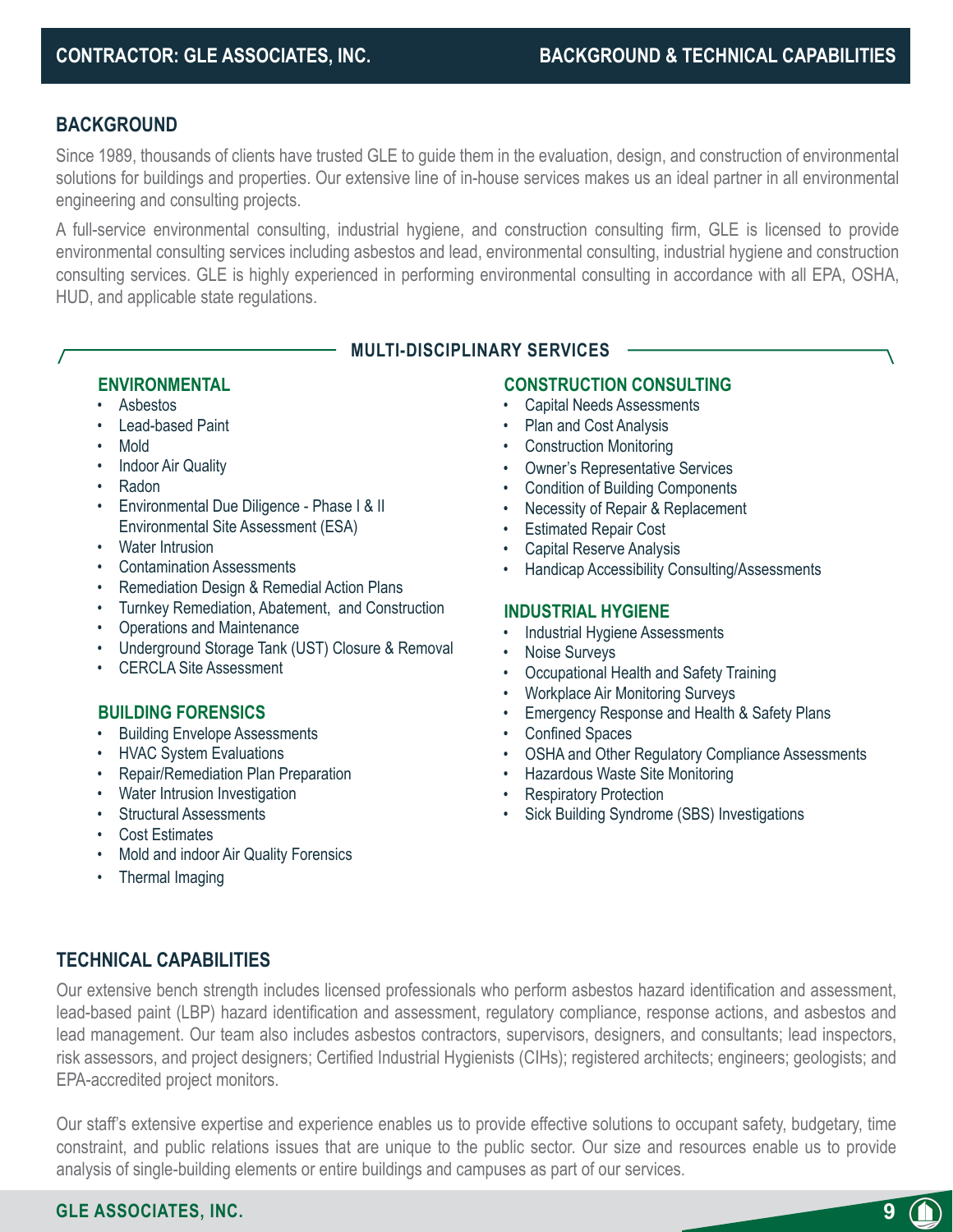#### **ENVIRONMENTAL CONSULTING**

#### **Asbestos**

GLE offers complete asbestos consulting services. GLE has a long history conducting asbestos services and is the recognized leader in the Southeast for asbestos management. Our staff of asbestos consultants, EPA-AHERA certified building inspectors, contractor supervisors, management planners, designers, project managers and industrial hygienists have extensive experience providing cost effective asbestos management services to public school system clients. Asbestos management services offered by GLE include:

- Drawings and Specifications
- Ambient Air Monitoring (using NIOSH 582 trained and equipped industrial hygiene technicians)
- Contract Administration/Estimating
- Facility Surveys and AHERA Inspections
- In-House Laboratory Analysis
- Operations & Maintenance Plans
- Risk Management/Hazard Assessments
- Training of Custodial & Maintenance Personnel
- **Employee Awareness Training**
- Cost Recovery Services

**Administration** 

• Respiratory Protection Programs

Interim Control Development • Operation and Maintenance Plans • Plans and Specifications for LBP Abatement • Construction Management/Construction

#### **Lead-Based Paint Consulting Services**

GLE provides total lead-based paint (LBP) management from survey through abatement. A typical LBP project begins with an initial survey, then thorough LBP testing and evaluation, through abatement design and implementation. Our services include:

- Inspections
- XRF Spectrum Analyzer Testing
- Laboratory Analysis for Lead in Air, Water, Soil and Dust
- Air Monitoring
- Risk Assessments

#### **Mold Assessments & Remediation Design**

GLE helps clients address mold concerns quickly, offering the blend of expertise needed to develop responsible, cost-effective solutions that make sense for each client. With a highly qualified team of mold experts and more than a decade of experience solving indoor air problems, GLE is leading the field of mold assessment and remediation design. Our extensive practical experience, combined with a strong base of biological and structural expertise, helps ensure mold issues are addressed properly, greatly minimizing each client's financial risk.

#### **Indoor Air Quality**

GLE provides indoor air quality services to evaluate health hazards associated with occupied environments. Our full staff of engineers and industrial hygienists has specific experience in indoor air quality (IAQ) evaluations; led by four (4) Certified Industrial Hygienists with extensive experience in IAQ. We can evaluate symptoms, determine the existing contaminants and prepare remediation plans. GLE's IAQ services include:

- Sick Building Syndrome Assessments
- Building Surveys
- HVAC Evaluations
- Moisture Evaluations
- Ambient Air Monitoring
- Sampling and Testing
- Health and Safety Training
- Corrective Action Implementation
- Project Management
- Public Relations

#### **Radon**

GLE provides certified radon measurement and radon mitigation services that consist of the following:

- Building Surveys
- Mitigation Design and Construction
- Concentration Level Assessments
- Facility/Soil Measurements for Real Estate Transactions and New Construction

**10**

**GLE ASSOCIATES, INC.**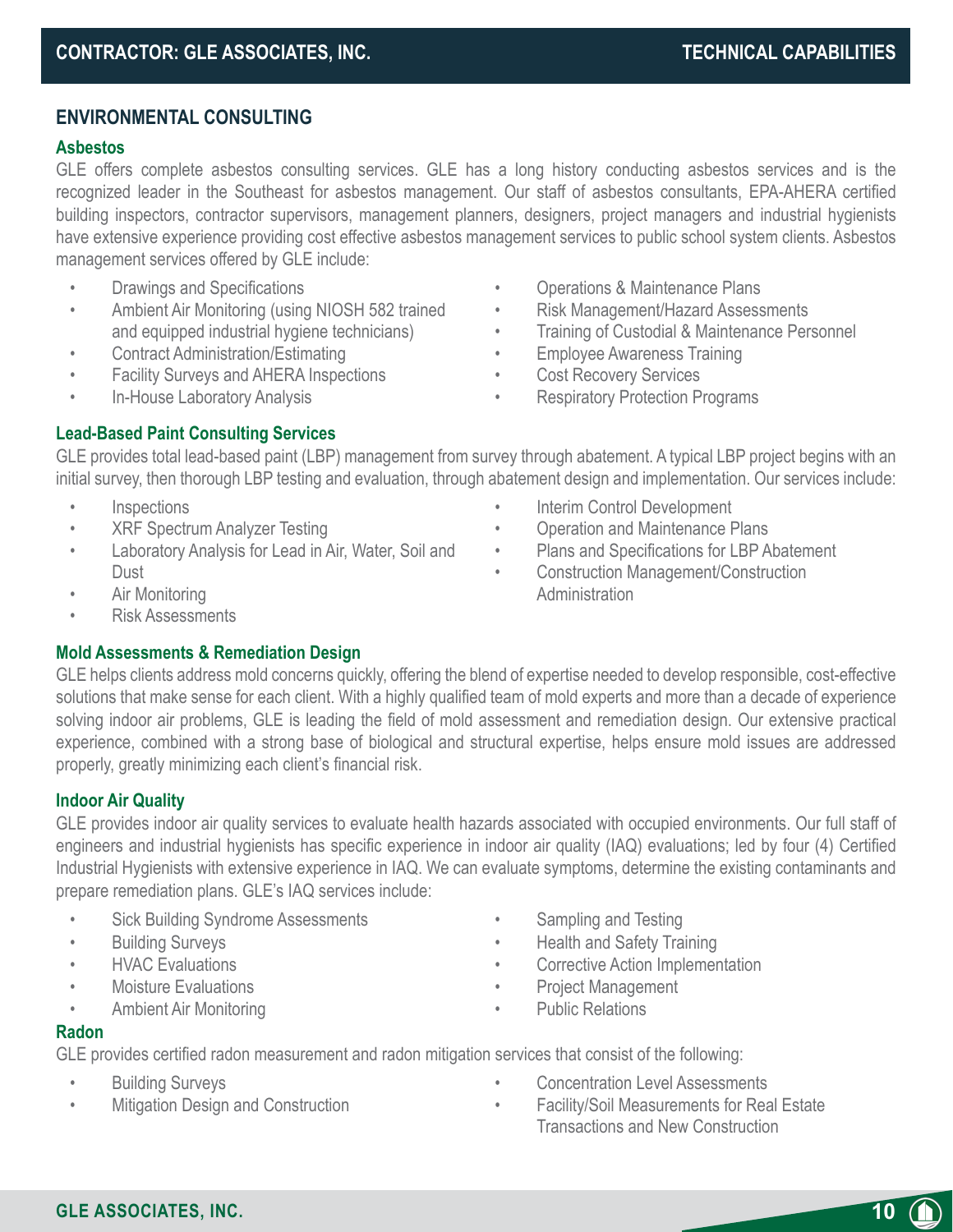• Remediation System Installation/Construction (RAC) • Remediation System Operation & Maintenance (O&M)

• Well Sampling and Site Monitoring (PARM) • Site Reconstruction to Pre-Cleanup Conditions

GLE has performed radon services for numerous clients, including several school boards and government agencies. Our familiarity and experience with statutory requirements for radon measurement testing and reporting has enabled us to develop a streamlined process, resulting in improved efficiencies and lower costs.

#### **Assessment/Remediation Services**

GLE's offices are staffed with professional engineers, geologists and senior scientists, who have extensive experience in the assessment of property impacts (e.g. petroleum, solvents, hazardous materials), identification, evaluation and selection of remediation treatment technologies for cleanup of a property. GLE can provide the following environmental cleanup services:

- Site Assessments and SAR Preparation
- Remedial Action Plan Preparation (LSRAPs and Full RAP Preparation)
- Bid Package Preparation and Bidding Services
- Contract Preparation and Negotiation

#### **INDUSTRIAL HYGIENE**

Led by four (4) Certified Industrial Hygienists, GLE provides comprehensive IH consulting services including but not limited to: Safety Audits/Assessments, Evaluation of Safety Plans, Personnel Sampling & Monitoring, Asbestos/Lead Surveys and Abatement, and Indoor Air Quality Assessment & Remediation.

GLE offers the expertise of a team of industrial hygiene and occupational health and safety consultants and technicians to help clients develop and implement thorough, cost-effective industrial hygiene programs that meet all EPA, OSHA and other related regulations. We can conduct comprehensive sampling and analysis for a broad range of airborne contaminants, including metals, organics, silica, toxic gases and vapors, particulates, asbestos and other fibers, dust, acids and welding fumes. Our in-house analysis of workplace contaminants is backed by our stringent quality assurance controls. Our team of CIHs, scientists and professional engineers are also experienced in monitoring and assessing worker exposures to physical agents, including noise, ionizing and non-ionizing radiation and heat stress. We also provide consulting services in testing, sampling, analysis and risk assessment. GLE can provide the following industrial hygiene services:

- Industrial Hygiene Assessments
- Noise Surveys
- Occupational Health & Safety Training
- Workplace Air Monitoring Surveys
- Emergency Response and Health & Safety Plans
- Confined Spaces
- OSHA and Other Regulatory Compliance Assessments

**11**

- Hazardous Waste Site Monitoring
- Respiratory Protection
- Sick Building Syndrome (SBS) Investigations

GLE's experience providing Industrial Hygiene and Safety assessments typically includes housekeeping and hygiene practices. Our team of industrial hygienists is skilled at observing site conditions for material storage, handling, and cross contamination into clean areas.

#### **CONSTRUCTION CONSULTING**

As a recognized construction consulting leader, GLE has provided comprehensive environmental engineering and building sciences consulting services for the past 32 years. Representative clients are both public and private sector organizations, and their projects involve new construction, as well as complex renovations. Project-types include multi-family residential, commercial, office, industrial, educational, religious and laboratory construction, totaling over \$175 million in construction costs over the last five years.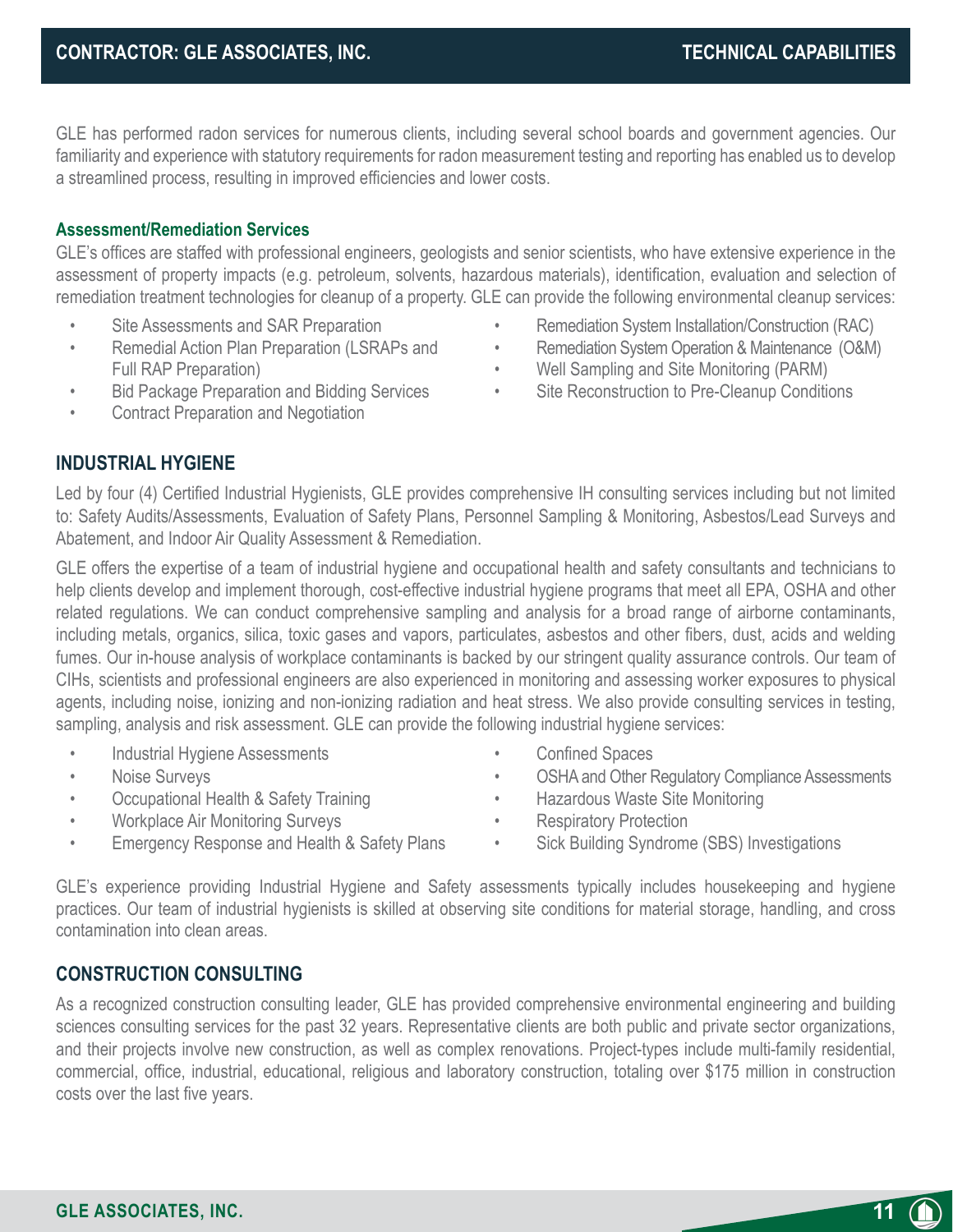**12**

#### **BUILDING FORENSICS**

Identifying a building issue is one thing, resolving it is another. A thorough and reliable building assessment demands a multidisciplinary services firm. Both architectural and engineering expertise is often required during property inspections, as well as in-depth experience and a solid understanding of the business concerns involved. Expertise in environmental sciences may also be needed.

#### **Property Condition Assessments**

GLE's property condition assessment services provide clients with a detailed understanding of immediate needs and deferred maintenance. Our licensed architects and engineers conduct thorough property inspections, providing a comprehensive report detailing every area of concern. We also offer specialized services such as roof consulting, forensic A/E, and ADA consulting to assist our clients with their facilities management program. GLE can identify issues and develop cost effective solutions that can be implemented immediately. As a full-service A/E design, consulting and environmental services firm, we have the expertise to address any aspect of a facility.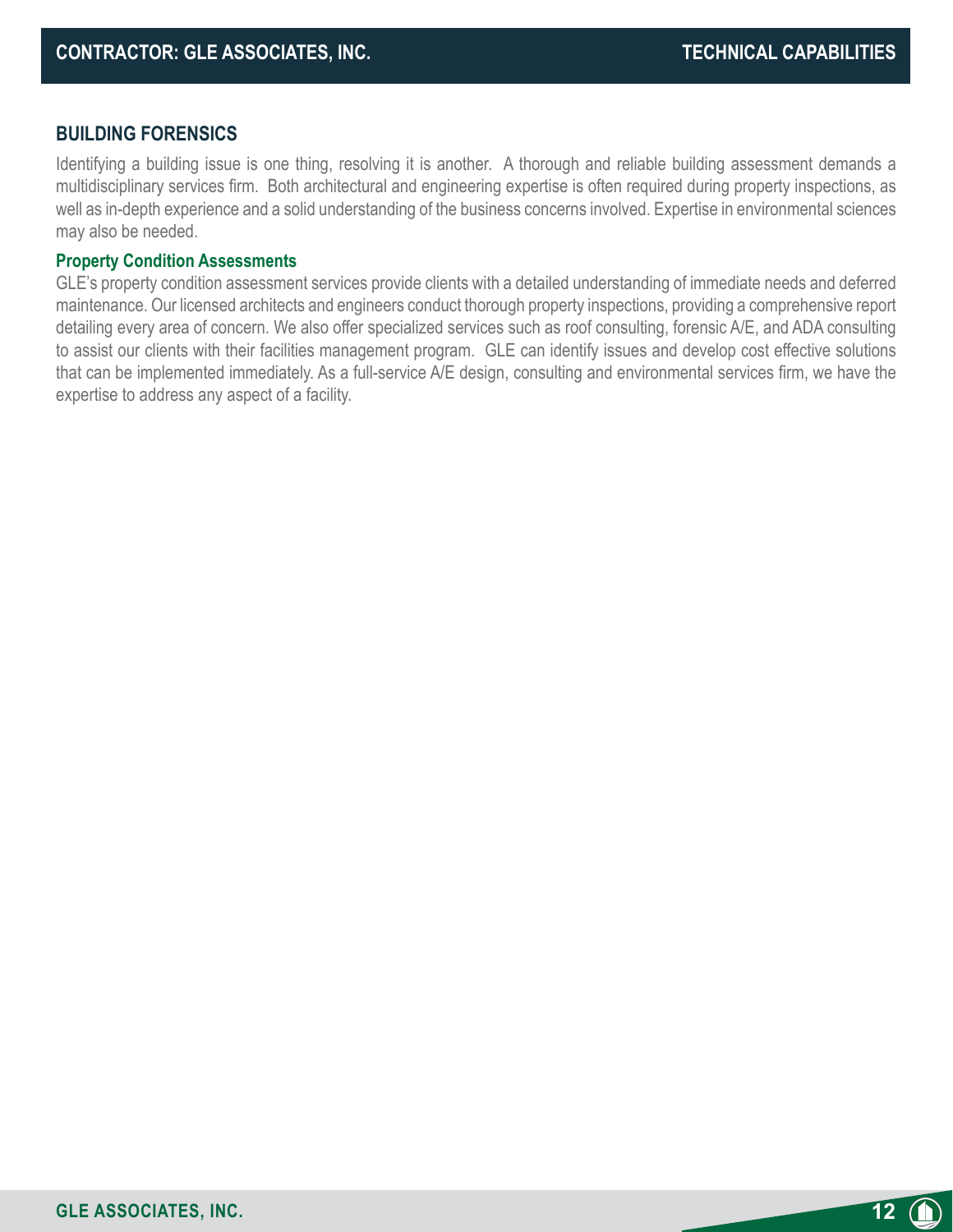**13**

### **FEDERAL EXPERIENCE**

For more than 30 years, GLE Associates has assisted our Federal clients by providing cost effective and timely solutions to complex environmental, industrial hygiene, building forensics and construction challenges. Led by our team of Professional Engineers (PE), Professional Geologists (PG), and four (4) Certified Industrial Hygienists (CIH), our Federal teams have demonstrated experience, technical expertise, and consistent excellence in project execution and delivery.

### **PAST PERFORMANCE**

| <b>AGENCY</b>                               | <b>LOCATIONS</b>                                                                                                                                                                                                                                                                                                                                                                                                                                                           |
|---------------------------------------------|----------------------------------------------------------------------------------------------------------------------------------------------------------------------------------------------------------------------------------------------------------------------------------------------------------------------------------------------------------------------------------------------------------------------------------------------------------------------------|
| US Army                                     | Camp Blanding Army Airfield, FL; Ft. Gordon, GA; Hunter Army Airfield, GA; Ft. Bragg, NC; Fort Jackson, SC                                                                                                                                                                                                                                                                                                                                                                 |
| <b>US Air Force</b>                         | Eglin AFB, FL; Hurlburt AFB, FL; MacDill Air Force Base (AFB), FL; Patrick AFB, FL; Tyndall AFB, FL; Robins AFB, GA;<br>Moody AFB, GA; JB Charleston, SC; Arnold AFB, Tullahoma, TN                                                                                                                                                                                                                                                                                        |
| US Navy                                     | Naval Air Station (NAS) Cecil Field, FL; NAS Jacksonville, FL; NAS Key West, FL; NAS Whiting Field, FL; NAS Pensacola,<br>FL; Naval Station (NS) Mayport, FL; Naval Support Activity Panama City, FL; Naval Ordnance Test Unit Cape Canaveral,<br>FL; Naval Submarine Base Kings Bay, GA; Naval Support Activity Charleston, SC; NAS Meridian, MS; US Marine<br>Corps Camp Lejeune, VA; NS Guantanamo Bay, Cuba; Atlantic Undersea Test and Evaluation Center, The Bahamas |
| US Department of<br><b>Veterans Affairs</b> | Bay Pines Veterans Association Medical Center (VAMC), FL; Bruce Carter VAMC, FL; Jacksonville Navy VAMC, FL;<br>James Haley VAMC, FL; Lake Baldwin VA Clinic, FL; Lake City VAMC, FL; Malcolm Randall Department of VAMC, FL;<br>Visin 7, Various Locations;                                                                                                                                                                                                               |
| Department of<br>Homeland Security (DHS)    | Federal Law Enforcement Training Center (FLETC), GA; FEMA (Various Locations)                                                                                                                                                                                                                                                                                                                                                                                              |
| <b>DHS US Coast Guard</b><br>(USCG)         | USCG Base Miami Beach, FL; USCG Air Station Miami, FL; USCG Station Key West, FL; USCG District 8, AL; USCG<br>Air Station Houston, TX; USCG Base Charleston, SC                                                                                                                                                                                                                                                                                                           |
| US Army Corps of<br>Engineers (USACE)       | USACE Jacksonville District, FL; USACE Mobile District, AL; USACE Ft. Worth District, TX; USACE Savannah District, GA                                                                                                                                                                                                                                                                                                                                                      |
| Army National Guard                         | SE Region, Various Locations; West Region: Five (5) state Industrial Hygiene Service Contract                                                                                                                                                                                                                                                                                                                                                                              |
| <b>NASA</b>                                 | Kennedy Space Center, FL; Patrick Space Force Base (SFB), FL; Johnson Space Center, TX; Stennis Space Center, MS                                                                                                                                                                                                                                                                                                                                                           |
| <b>FAA</b>                                  | Various Locations                                                                                                                                                                                                                                                                                                                                                                                                                                                          |
| <b>GSA</b>                                  | Federal Courthouses: Southern District of FL (Ft. Lauderdale); Middle District of FL (Tampa, Jacksonville); North District<br>of FL (Gainesville, Ocala); Southern District of GA (Dublin)                                                                                                                                                                                                                                                                                 |

\*\*For specific information regarding past performance: including the Federal agencies and services provided under our GSA Schedule, please email Brad Bowman at bbowman@gleassociates.com